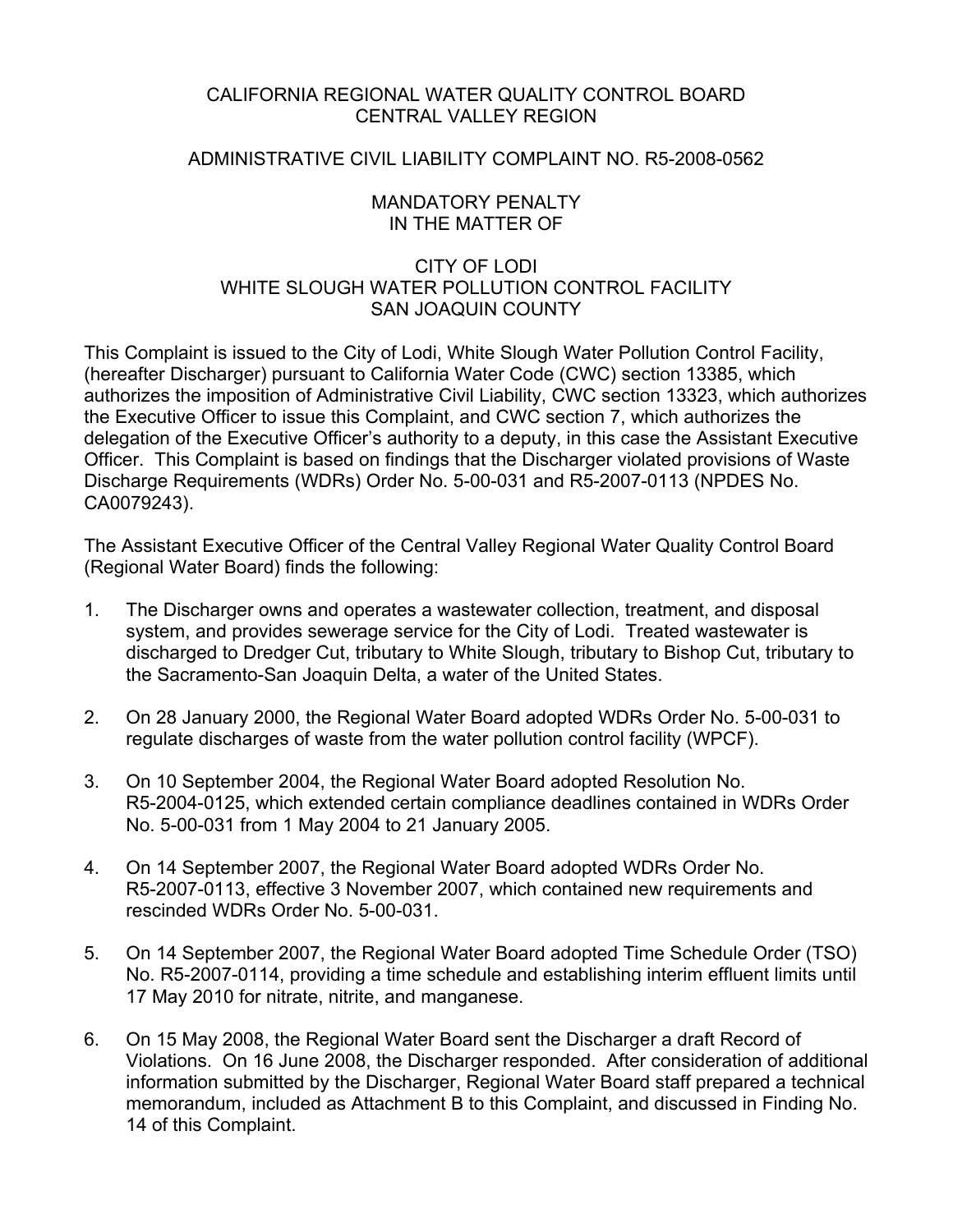7. CWC sections 13385(h) and (i) require assessment of mandatory penalties and state, in part, the following:

CWC section 13385(h)(1) states, *"Notwithstanding any other provision of this division, and except as provided in subdivisions (j), (k), and (l), a mandatory minimum penalty of three thousand dollars (\$3,000) shall be assessed for each serious violation."* 

CWC section 13385 (h)(2) states, *"For the purposes of this section, a 'serious violation' means any waste discharge that violates the effluent limitations contained in the applicable waste discharge requirements for a Group II pollutant, as specified in Appendix A to Section 123.45 of Title 40 of the Code of Federal Regulations, by 20 percent or more or for a Group I pollutant, as specified in Appendix A to Section 123.45 of Title 40 of the Code of Federal Regulations, by 40 percent or more."*

CWC section 13385(i)(1) states, *"Notwithstanding any other provision of this division, and except as provided in subdivisions (j), (k), and (l), a mandatory minimum penalty of three thousand dollars (\$3,000) shall be assessed for each violation whenever the person does any of the following four or more times in any period of six consecutive months, except that the requirement to assess the mandatory minimum penalty shall not be applicable to the first three violations:*

- *A) Violates a waste discharge requirement effluent limitation.*
- *B) Fails to file a report pursuant to Section 13260.*
- *C) Files an incomplete report pursuant to Section 13260.*
- *D) Violates a toxicity effluent limitation contained in the applicable waste discharge requirements where the waste discharge requirements do not contain pollutantspecific effluent limitations for toxic pollutants."*
- 8. CWC section 13323 states, in part: *"Any executive officer of a regional board may issue a complaint to any person on whom administrative civil liability may be imposed pursuant to this article. The complaint shall* allege *the act or failure to act that constitutes a violation of law, the provision authorizing civil liability to be imposed pursuant to this article, and the proposed civil liability."*
- 9. WDRs Order No. 5-00-031 Effluent Limitations No. B.1, states, in part: "*The effluent shall not exceed the following limits:*"

| Constituents                  | Units | Monthly<br>Averag | Weekly<br>Averag | Daily<br>Averag | Daily<br>Maximum |
|-------------------------------|-------|-------------------|------------------|-----------------|------------------|
|                               |       |                   |                  |                 |                  |
| <b>Total Suspended Solids</b> | mg/L  | $20^{2}$          | 40 <sup>2</sup>  | $-$             | $50^2$           |

2 To be ascertained by a flow proportional 24-hour composite sample.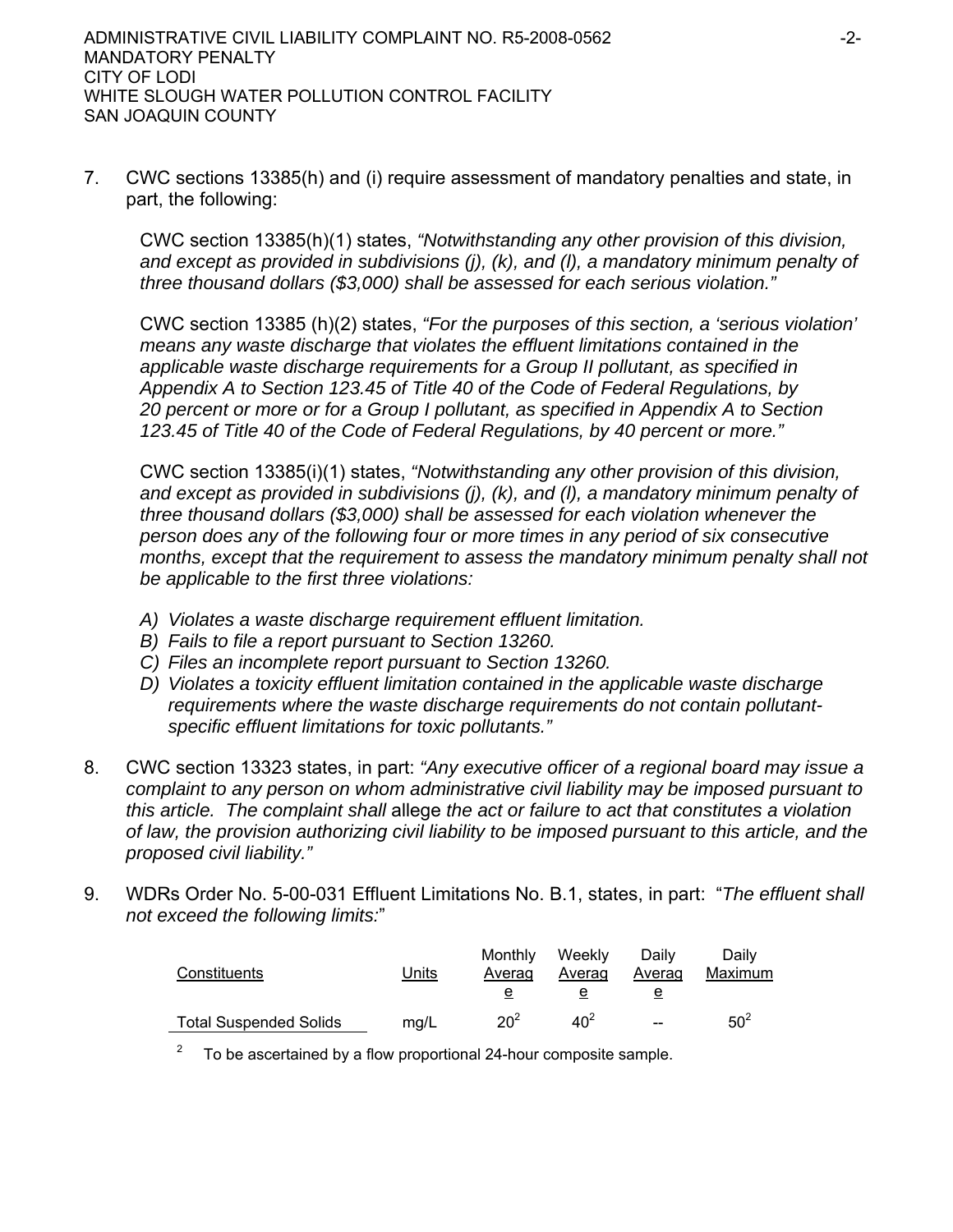10. WDRs Order No. 5-00-031 Effluent Limitations No. B.2. states, in part: "*Interim total coliform organism and BOD wastewater effluent limits shall be in effect through 30 April 2004. The interim effluent limits are as follows:*"

| Constituents          | Units    | Monthly<br>Averag | Weekly<br>Averag | Daily<br>Maximum |
|-----------------------|----------|-------------------|------------------|------------------|
|                       |          | e                 | e                |                  |
|                       | MPN/100m |                   |                  |                  |
| <b>Total Coliform</b> |          | $23^{1}$          |                  | 500              |
| Monthly median value. |          |                   |                  |                  |

This deadline was extended by Resolution R5-2004-0125 to 21 January 2005.

11. WDRs Order No. 5-00-031 Effluent Limitations No. B.3., states, in part: "*The effluent shall not exceed the following limits in accordance with the time schedule in Provision H.2:"*

| Constituents                    | Units    | Daily<br>Averag | Monthly<br>Averag | Weekly<br><b>Averag</b> | Daily<br>Maximum |
|---------------------------------|----------|-----------------|-------------------|-------------------------|------------------|
|                                 |          | е               | е                 | е                       |                  |
| <b>Total Coliform Organisms</b> | MPN/100m | $- -$           | --                | 22 <sup>4</sup>         | 23               |

4 As a 7-day median.

Provision H.2 was amended by Resolution No. R5-2004-0125 to extend the time schedule for full compliance to 21 January 2005 from 30 April 2004.

- 12. WDRs Order No. 5-00-031 Effluent Limitations B.7., requires, in part, "*The discharge shall not have a pH less than 6.5 nor greater than 8.5.* "
- 13. WDRs Order No. R5-2007-0113 Effluent Limitations No. IV.A.1.e., Total Coliform Organisms, states: "*Effluent total coliform organisms shall not exceed:*
	- *i. 2.2 most probable number (MPN) per 100 mL, as a 7-day median; and*
	- *ii. 23 MPN/100 mL, more than once in any 30-day period."*
- 14. As described in the technical memorandum mentioned in Finding No. 6, the Regional Water Board makes the following adjustments to the draft Record of Violations (all violation numbers reference those contained in the draft Notice of Violation).
	- Total Coliform Organisms Violations 2-4, 32-36, 38-39. The Discharger claimed exemption from Mandatory Minimum Penalties because of a single operational upset. These violations were retained because the violations did not meet the Water Quality Enforcement Policy's standard for a single operational upset.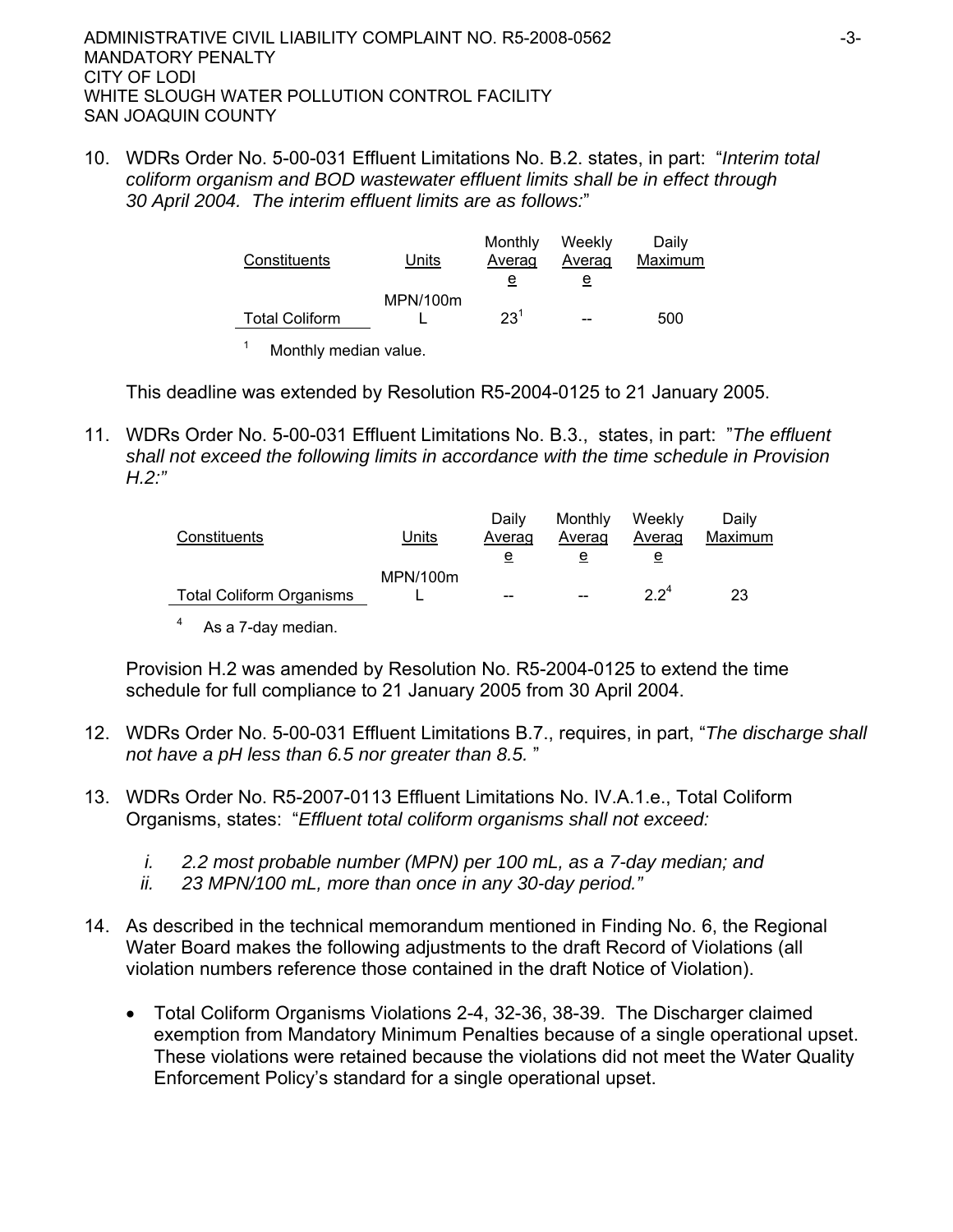- Total Coliform Organisms Violations 13-31. The Discharger documented that the violations were due to an improper sampling location; therefore, they were deleted.
- Total Coliform Organisms Violations 32, 34-36, 39, 41-16, 51-52, 54, 57-62, 64-68, and 70. The Discharger requested that coliform results be one median violation per week. The effluent coliform limitation can be interpreted to be a static 7-day median. These violations were dismissed.
- Total Coliform Organisms Violation 71. The Discharger documented that the exceedance was due to a sampling error and further documented that it had previously documented the sampling error. This violation was dismissed.
- pH Violation 37. The Discharger claimed that this was not a violation because it only lasted three hours. This violation was retained but did not result in assessment of an MMP because it was only the second violation during the preceding 180 days.
- No Surface Water Discharge Violations 46 and 54. The Discharger documented that there was no discharge to surface waters. These violations were dismissed.
- Liability Adjustments Violations 37, 48, 49, 53, and 56. Violations 37, 48, 49, 53, and 56, after deleting other violations, are the third or fewer violations during a preceding 180 day period and do not result in assessed MMPs.
- 15. According to the Discharger's self-monitoring reports, the Discharger committed twentyfive (25) non-serious violations of the above effluent limitations contained in Order Nos. 5- 00-031 and R5-2007-0113 during the period beginning 1 January 2000 and ending 31 December 2007. Seven (7) of the non-serious violations are subject to mandatory penalties under CWC section 13385(i)(1) because these violations were preceded by three or more similar violations within a six-month period. The mandatory minimum penalty for these non-serious violations is **twenty-one thousand dollars (\$21,000)**.
- 16. The total amount of the mandatory penalties assessed for the cited effluent violations is **twenty-one thousand dollars (\$21,000).** A detailed list of the cited effluent violations is included in Attachment A, a part of this Complaint.
- 17. Issuance of this Administrative Civil Liability Complaint to enforce CWC Division 7, Chapter 5.5 is exempt from the provisions of the California Environmental Quality Act (Pub. Resources Code section 21000 et seq.), in accordance with California Code of Regulations, title 14, section 15321(a)(2).

## **THE CITY OF LODI WHITE SLOUGH WATER POLLUTION CONTROL FACILITY IS HEREBY GIVEN NOTICE THAT:**

1. The Assistant Executive Officer of the Regional Water Board proposes that the Discharger be assessed an Administrative Civil Liability in the amount of **twenty-one thousand dollars (\$21,000)**.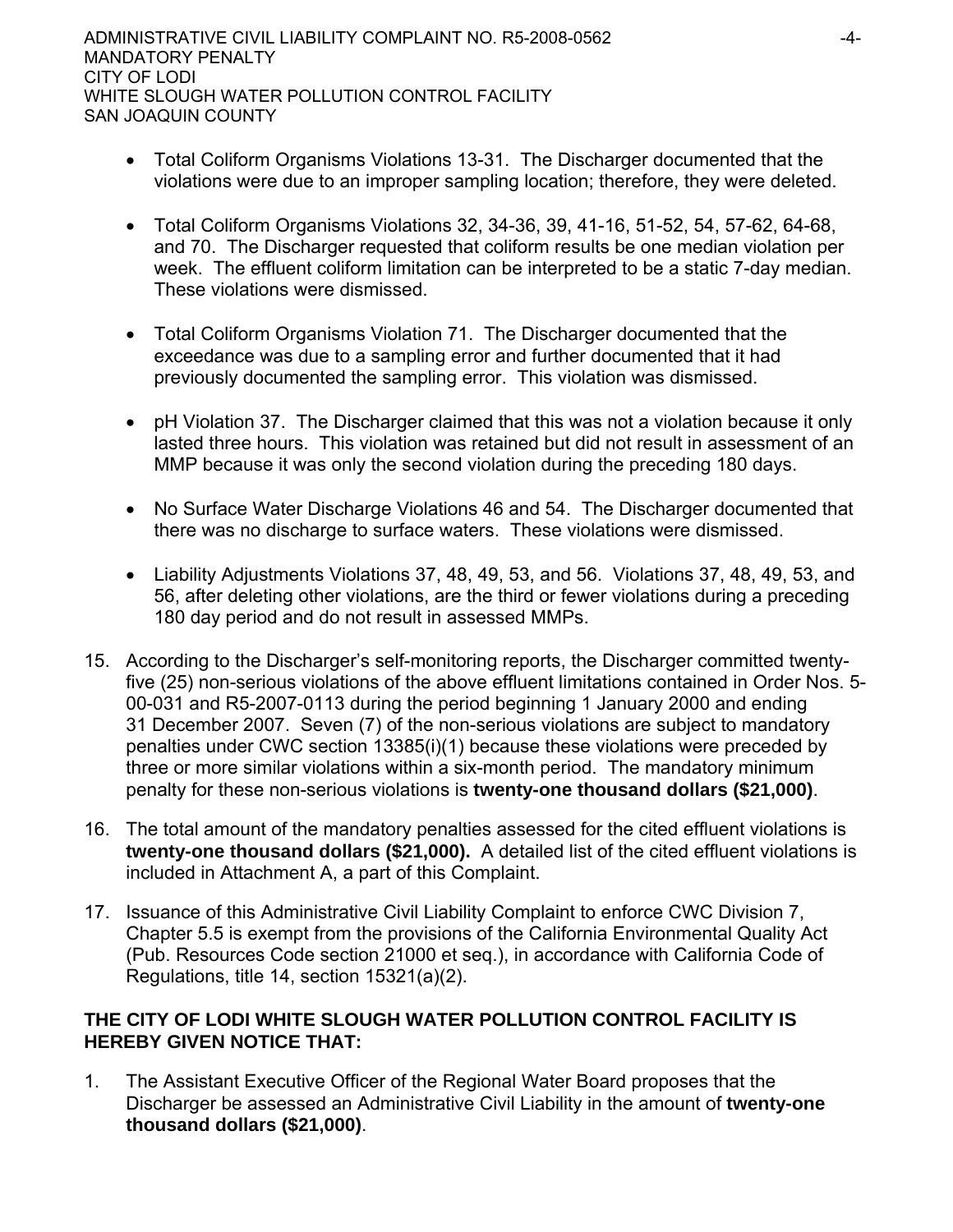- 2. A hearing on this matter will be held at the Regional Water Board meeting scheduled on **23/24 October 2008**, unless the Discharger does either of the following by **15 September 2008**:
	- a) Waives the hearing by completing the attached form (checking off the box next to item #4) and returning it to the Regional Water Board, along with payment for the proposed civil liability of **twenty-one thousand dollars (\$21,000)**; or
	- b) Agrees to enter into settlement discussions with the Regional Water Board and requests that any hearing on the matter be delayed by signing the enclosed waiver (checking off the box next to item #5) and returning it to the Regional Water Board.
- 3. If a hearing on this matter is held, the Regional Water Board will consider whether to affirm, reject, or modify the proposed Administrative Civil Liability, or whether to refer the matter to the Attorney General for recovery of judicial civil liability.

JACK E. DEL CONTE, Assistant Executive Officer

14 August 2008

Attachment A: Record of Violations Attachment B: Technical Memorandum BLH: 08/14/08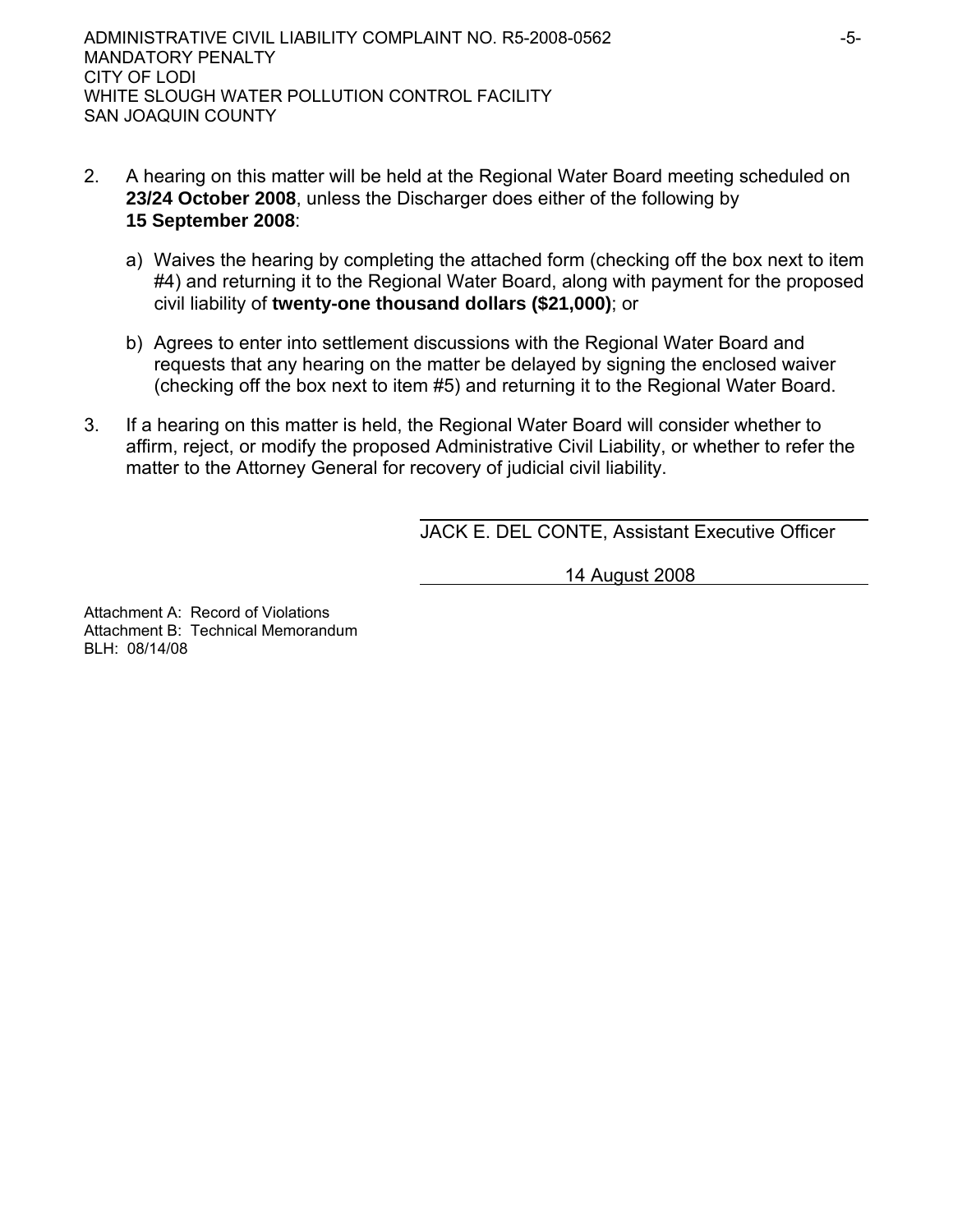#### **WAIVER OF 90-DAY HEARING REQUIREMENT FOR ADMINISTRATIVE CIVIL LIABILITY COMPLAINT**

By signing this waiver, I affirm and acknowledge the following:

- 1. I am duly authorized to represent the City of Lodi, White Slough Water Pollution Control Facility (hereinafter "Discharger") in connection with Administrative Civil Liability Complaint No. R5-2008-0562 (hereinafter the "Complaint");
- 2. I am informed that California Water Code section 13323, subdivision (b), states that, "a hearing before the regional board shall be conducted within 90 days after the party has been served" with the Complaint;
- 3. I hereby waive any right the Discharger may have to a hearing before the California Regional Water Quality Control Board, Central Valley Region (Regional Water Board) within ninety (90) days of service of the Complaint; and
- *4.* □ *(Check here if the Discharger will waive the hearing requirement and will pay the fine)* 
	- a. I certify that the Discharger will remit payment for the civil liability imposed in the amount of **twentyone thousand dollars (\$21,000)** by check, which contains a reference to "ACL Complaint No. R5-2008-0562" and is made payable to the "*State Water Pollution Cleanup and Abatement Account*." Payment must be received by the Regional Water Board by **15 September 2008** or this matter will be placed on the Regional Water Board's agenda for adoption as initially proposed in the Complaint.
	- b. I understand the payment of the above amount constitutes a settlement of the Complaint, and that any settlement will not become final until after the 30-day public notice and comment period mandated by Federal regulations (40 CFR 123.27) expires. Should the Regional Water Board receive new information or comments during this comment period, the Regional Water Board's Assistant Executive Officer may withdraw the complaint, return payment, and issue a new complaint. New information or comments include those submitted by personnel of the Regional Water Board who are not associated with the enforcement team's issuance of the Complaint.
	- c. I understand that payment of the above amount is not a substitute for compliance with applicable laws and that continuing violations of the type alleged in the Complaint may subject the Discharger to further enforcement, including additional civil liability.

*-or-*

- 5. □ *(Check here if the Discharger will waive the 90-day hearing requirement, but will not pay at the current time*) I certify that the Discharger will promptly engage the Regional Water Board staff in discussions to resolve the outstanding violation(s). By checking this box, the Discharger is not waiving its right to a hearing on this matter. I understand that this waiver is a request to delay the hearing so the Discharger and Regional Water Board staff can discuss settlement. It does not constitute the Regional Water Board's agreement to delay the hearing. A hearing on the matter may be held before the Regional Water Board if these discussions do not resolve the liability proposed in the Complaint. The Discharger agrees that this hearing may be held after the 90-day period referenced in California Water Code section 13323 has elapsed.
- 6. If a hearing on this matter is held, the Regional Water Board will consider whether to issue, reject, or modify the proposed Administrative Civil Liability Order, or whether to refer the matter to the Attorney General for recovery of judicial civil liability.

(Print Name and Title)

(Signature)

(Date)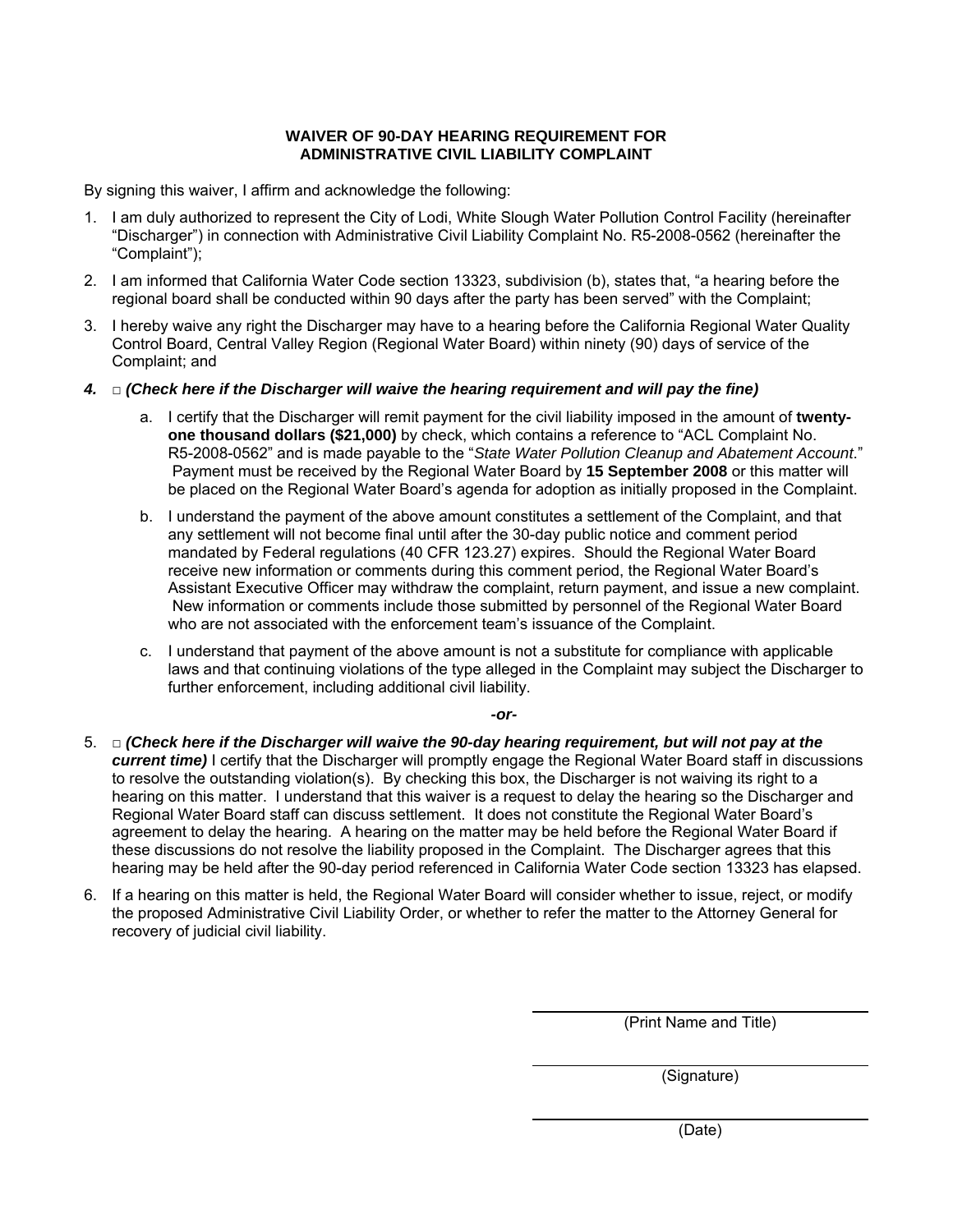# **ATTACHMENT A**

## **ADMINISTRATIVE CIVIL LIABILITY COMPLAINT NO. R5-2008-0562**

# **City of Lodi**

#### **White Slough Water Pollution Control Facility**

RECORD OF VIOLATIONS (1 January 2000 – 31 December 2007) MANDATORY PENALTIES (Data reported under Monitoring and Reporting Program Nos. 5-00-031 and R5-2007-0113)

|                | Date      | Violation<br><b>Type</b> | Units                | <b>Limit</b> | <b>Measure</b><br><u>d</u> | Period Type           | Remarks |
|----------------|-----------|--------------------------|----------------------|--------------|----------------------------|-----------------------|---------|
| 1              | 24-Feb-00 | pH                       | pH units<br>MPN/100m | 6.5          | 6.4                        | Instantaneou<br>S     | 3       |
| $\overline{2}$ | 21-Oct-00 | Coliform                 | ı<br>MPN/100m        | 500          | 1600                       | Daily                 | 3       |
| 3              | 28-Oct-00 | Coliform                 | ı<br>MPN/100m        | 500          | 1600                       | Daily                 | 3       |
| 4              | 11-Nov-00 | Coliform                 | ı                    | 500          | 1600                       | Daily<br>Instantaneou | 3       |
| 5              | 28-Jan-01 | pH                       | pH units<br>MPN/100m | 6.5          | 6.3                        | s                     | 4       |
| 6              | 22-Feb-01 | Coliform                 | I                    | 500          | 1600                       | Daily<br>Instantaneou | 4       |
| 7              | 26-Feb-01 | pH                       | pH units             | 6.5          | 6.4                        | s                     | 4       |
|                |           |                          |                      |              |                            |                       |         |
| 8              | 22-Oct-01 | <b>TSS</b>               | mg/L<br>MPN/100m     | 50           | 51                         | Daily                 | 3       |
| 9              | 7-Feb-02  | Coliform                 | I                    | 500          | 1600                       | Daily                 | 3       |
| 10             | 13-Nov-02 | <b>TSS</b>               | mg/L<br>MPN/100m     | 50           | 67                         | Daily                 | 3       |
| 11             | 24-Dec-02 | Coliform                 | I<br>MPN/100m        | 500          | 900                        | Daily                 | 3       |
| 12             | 6-Mar-03  | Coliform                 | MPN/100m             | 500          | 1600                       | Daily                 | 3       |
| 13             | 8-Nov-05  | Coliform                 | I                    | 23           | 50                         | Daily<br>Instantaneou | 3       |
| 14             | 11-Nov-05 | pH                       | pH units<br>MPN/100m | 6.5          | 6.4                        | S                     | 3       |
| 15             | 12-Nov-05 | Coliform                 | I<br>MPN/100m        | 2.2          | 8                          | 7-day                 | 3       |
| 16             | 29-Nov-05 | Coliform                 | I<br>MPN/100m        | 23           | 50                         | Daily                 | 4       |
| 17             | 3-Apr-06  | Coliform                 | MPN/100m             | 23           | 50                         | Daily                 | 4       |
| 18             | 13-Oct-06 | Coliform                 | MPN/100m             | 23           | 30                         | Daily                 | 3       |
| 19             | 30-Oct-06 | Coliform                 | ı<br>MPN/100m        | 23           | 30                         | Daily                 | 3       |
| 20             | 12-Mar-07 | Coliform                 | ı<br>MPN/100m        | 23           | 50                         | Daily                 | 3       |
| 21             | 4-Sep-07  | Coliform                 | ı<br>MPN/100m        | 23           | 50                         | Daily                 | 3       |
| 22             | 15-Sep-07 | Coliform                 | MPN/100m             | 23           | 80                         | Daily                 | 3       |
| 23             | 15-Sep-07 | Coliform                 | MPN/100m             | 2.2          | 3                          | 7-day                 | 4       |
| 24             | 22-Sep-07 | Coliform                 | MPN/100m             | 2.2          | 7                          | 7-day                 | 4       |
| 25             | 29-Sep-07 | Coliform                 |                      | 2.2          | $\overline{7}$             | 7-day                 | 4       |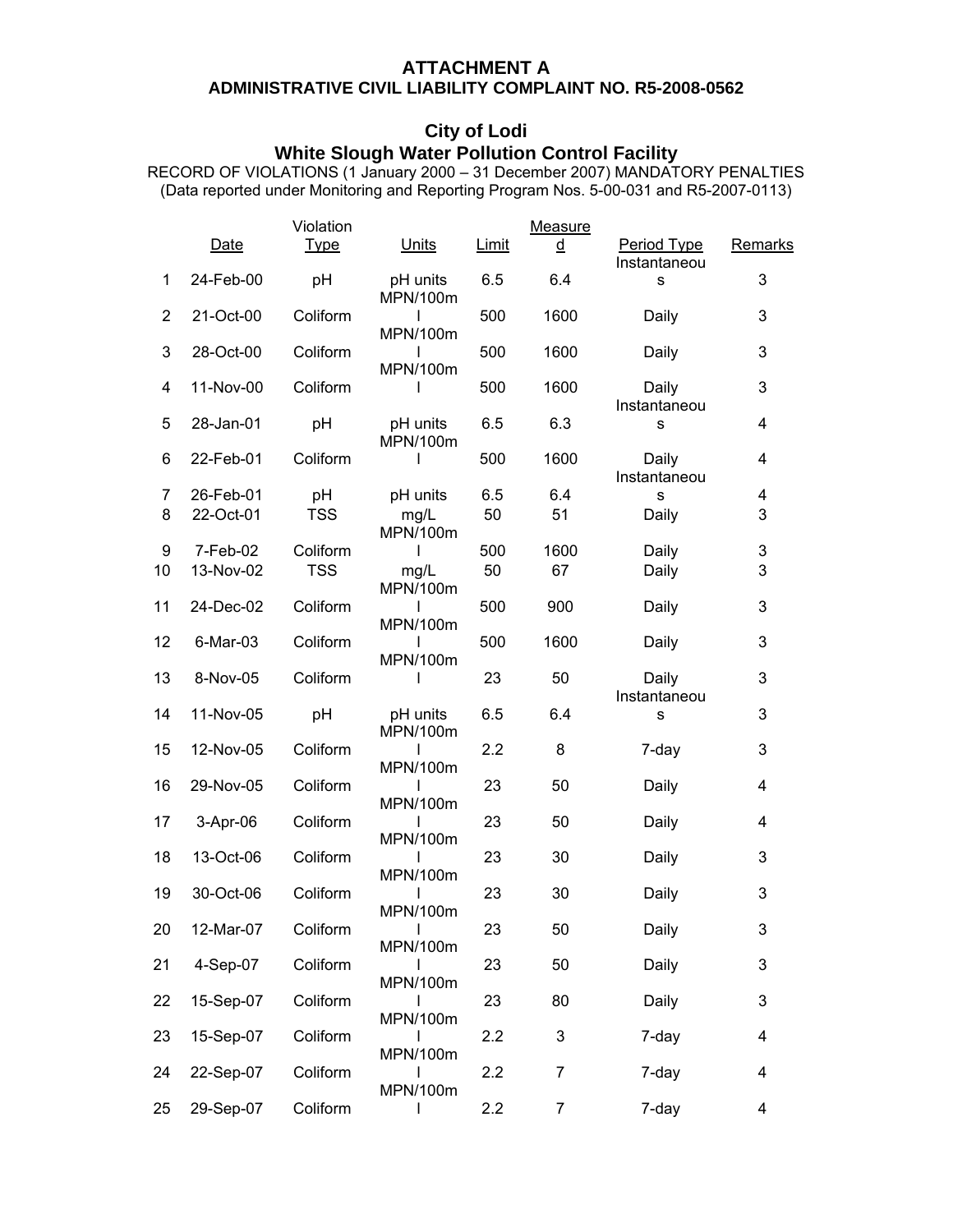#### ATTACHMENT A THREE IS A SERIES OF THE SERIES OF THE SERIES OF THE SERIES OF THE SERIES OF THE SERIES OF THE SERIES OF THE SERIES OF THE SERIES OF THE SERIES OF THE SERIES OF THE SERIES OF THE SERIES OF THE SERIES OF THE SE CITY OF LODI, WHITE SLOUGH WWTP ADMINISTRATIVE CIVIL LIABILITY COMPLAINT R5-2008-XXXX

#### Remarks:

- 1. Serious Violation: For Group I pollutants that exceed the effluent limitation by 40 percent or more.
- 2. Serious Violation: For Group II pollutants that exceed the effluent limitation by 20 percent or more.
- 3. Non-serious violations falls within the first three violations in a six-month period, thus is exempt.
- 4. Non-serious violation subject to mandatory penalties.

| <b>VIOLATIONS AS OF:</b>                | 12/31/2007 |
|-----------------------------------------|------------|
| Group I Serious Violations:             |            |
| <b>Group II Serious Violations:</b>     | O          |
| Non-Serious Exempt from MPs:            | 18         |
| Non-serious Violations Subject to MPs:  |            |
| <b>Total Violations Subject to MPs:</b> |            |

**Mandatory Minimum Penalty = (0 Serious Violations + 7 Non-Serious Violations) x \$3,000 = \$21,000**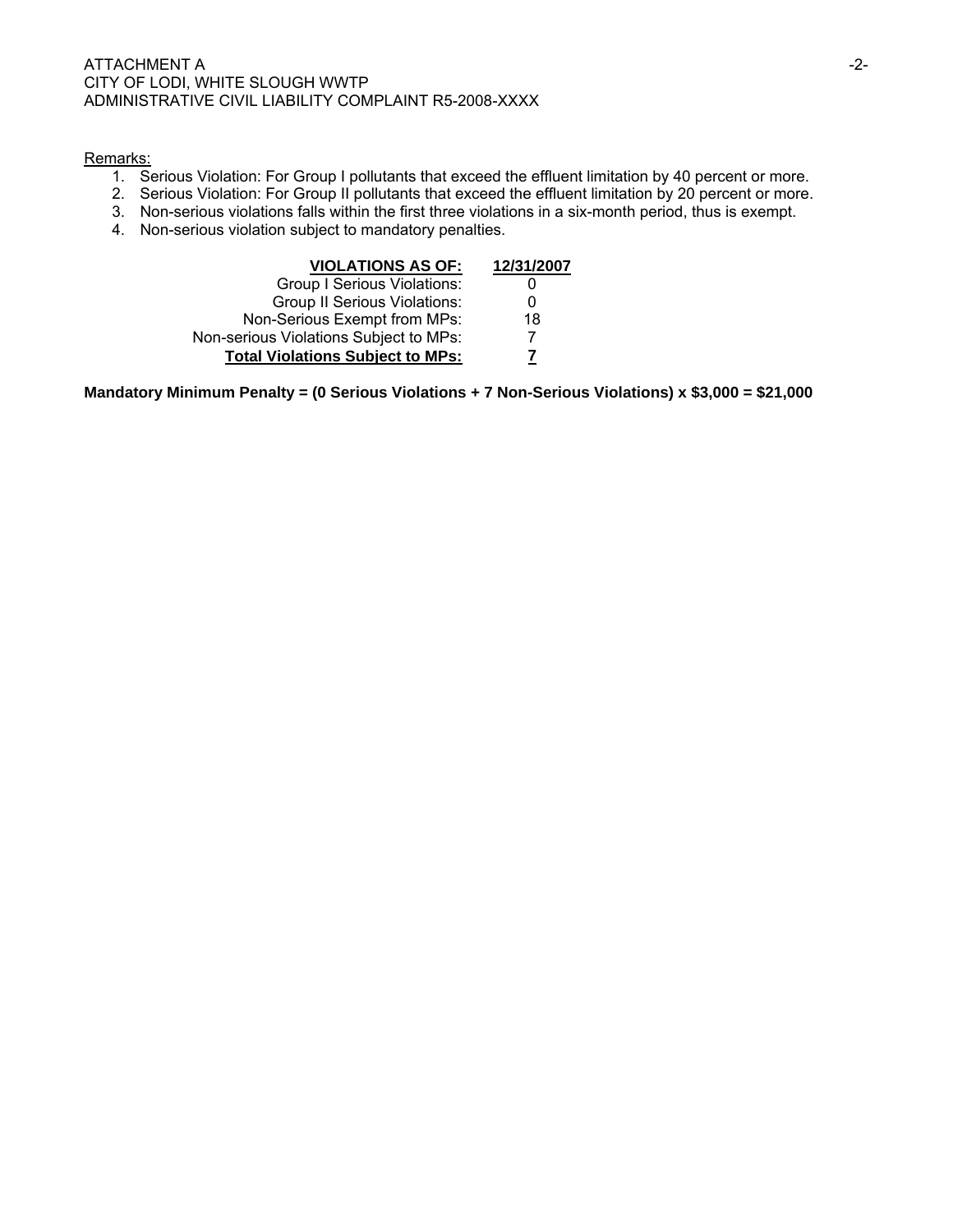

**California Regional Water Quality Control Board Central Valley Region** 

**Karl E. Longley, ScD, P.E., Chair**



**Arnold Schwarzenegger** *Governor* 

11020 Sun Center Drive #200, Rancho Cordova, California 95670-6114 Phone (916) 464-3291 • FAX (916) 464-4645 http://www.waterboards.ca.gov/centralvalley

**TO:** Patricia Leary, Senior Engineer NPDES Compliance and Enforcement **FROM:** Barry Hilton, WRCE NPDES Compliance and Enforcement

**DATE:** 14 August 2008

SIGNATURE:

**SUBJECT:** CITY OF LODI, WHITE SLOUGH WATER POLLUTION CONTROL FACILITY

On 15 May 2008, the Regional Water Board sent the City of Lodi, White Slough WWTP (Discharger) a Notice of Violation and a draft Record of Violations for the period of 1 January 2000 through 31 December 2007. The Discharger responded by letter dated 16 June 2008.

## **Statute of Limitations**

The Discharger requested that the Regional Water Board consider the 5-year statute of limitations under the Clean Water Act and the 3-year statute of limitations contained in the California Code of Civil Procedure, section 338. The former of these two statutes of limitation applies to actions by the federal government, and the latter of these statutes of limitation does not apply to this type of administrative proceeding.

The Code section of which §338 is a part makes it clear that §338 applies only to time limits on the commencement of civil suits in the courts. §338 is a part of Chapter 1 of Title 2 of the Code of Civil Procedure, entitled "Of the Time of Commencing Civil Actions." The first section in Chapter 1 of Title 2 reads, in pertinent part, as follows:

*"§312. General Limitations; Special Cases: Civil actions, without exception, can only be commenced within the periods prescribed in this title..."* 

It is clear from a mere reading of this language that Title 2 is intended to prescribe time periods for the bringing of civil law suits. This administrative complaint falls outside the scope of this section. (See also *Bernd v. Eu* (1979) 100 Cal.App.3d 511, 161 Cal.Rptr. 58; *Rudolph v. Athletic Commission* (1960) 177 Cal.App.2d 1, 22, 1 Cal.Rptr. 898).

# **Total Coliform Organisms**

Violations 2-4. The Discharger claimed a single operational upset (SOU). The Discharger stated that readjustments in its nitrification process resulted in violations of the coliform limitation. CWC 13385(f) protects the discharger from MMPs if the operational upset results in violations of one or more effluent limitations and also "*But for the operational upset of the biological treatment process, the violations would not have occurred nor would they have continued for more than one day… [and]… the discharger carried out all reasonable and immediately feasible actions to reduce noncompliance…*" The violations were coliform violations (daily), there were no other violations, the violations occurred on three different occasions over a period of three weeks. In my professional opinion, this was a failure to disinfect adequately. I retained the violations. This had no effect on the number of violations subject to MMPs because there were only 3 violations during a 180 day period.

*California Environmental Protection Agency*

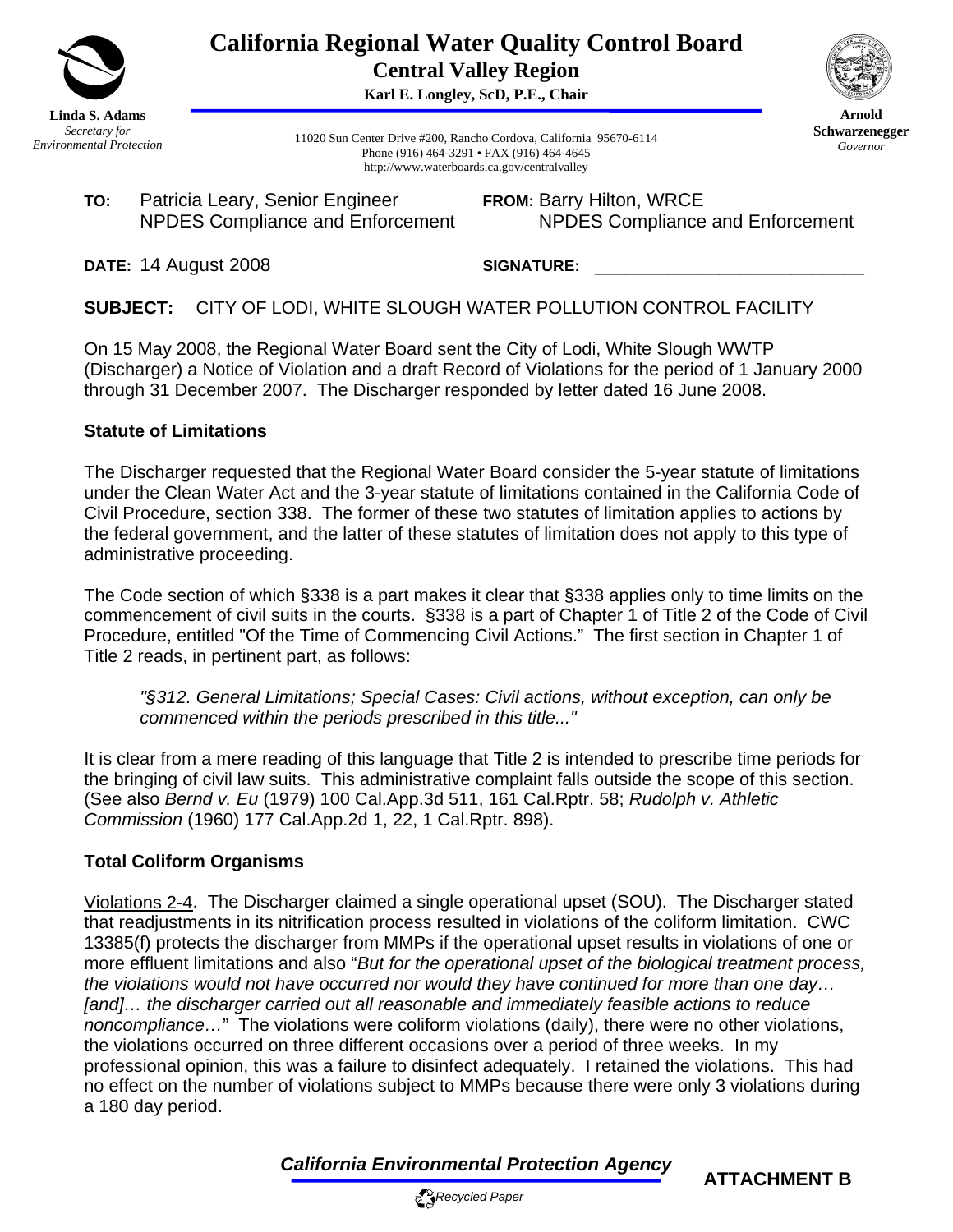Violations 13-31. The Discharger documented that, during start-up of the new tertiary filtration and UV disinfection facilities, the measured violations were the result of an improper sampling location and that moving the sampling location closer to the discharge of the disinfection system resulted in no violations. I deleted these violations because I concur with the Discharger's arguments that these violations were exempt as a result of an improper sampling location.

Violations 32-36, 38-39. The discharger requested consideration as an SOU because effluent turbidities reduced the effectiveness of the UV disinfection system. These do not qualify as an SOU because the Discharger did not violate the effluent turbidity limitations or any other limitations. I consider this an operational error. I disagreed with the claim for an SOU.

Violations 32, 34-36, 39, 41-46, 51-52, 54, 57-62, 64-68, and 70. WDRs Order No. 5-00-131 states that the weekly average coliform is to be determined as a 7-day median. The Discharger requested that coliform results be one median violation per week. I agree that the 7-day median can be interpreted as a static weekly median, rather than a rolling 7-day median. I reanalyzed the analytical results using a static weekly period (Sunday through Saturday). I deleted violations 32, 34-36, 39, 41-46, 51-52, 54, 57-62, 64-68, and 70 because these were improperly calculated as rolling 7-day medians rather than weekly medians specified by the WDRs.

Violation 71. The Discharger documented that the exceedance was due to a sampling error and further documented that it had previously documented the sampling error. I deleted this violation.

### **pH**

Violation 37. WDRs order 5-00-031 Effluent limitation B.7 states: "*The discharger shall not have a pH less than 6.5 nor than greater than 8.5*." The Discharger stated that the pH was 6.44-6.45 for 3 hours. This was a violation because the discharge pH was less than 6.5. I changed the violation from remarks 4 to remarks 3 because there were only two violations during the 180 day period. I retained the violation but it will not result in an MMP.

### **No Surface Water Discharge**

Violations 46, 54. The Discharger documented that there was no discharge to surface waters. I deleted the violations.

### **Liability Adjustments**

Violations 37, 48, 49, 53, and 56. After deleting other violations, violations 37, 48, 49, 53, and 56, non-serious violations, are the third or fewer violation during a preceding 180 day period and therefore do not result in assessed MMPs.

Summary

The total number of Group 1 violations is 0.

The total number of Group 2 violations is 0.

The total number of Group 3 violations is 25; 8 are subject to MMPs.

The ACL decreases from \$159,000 to \$21,000.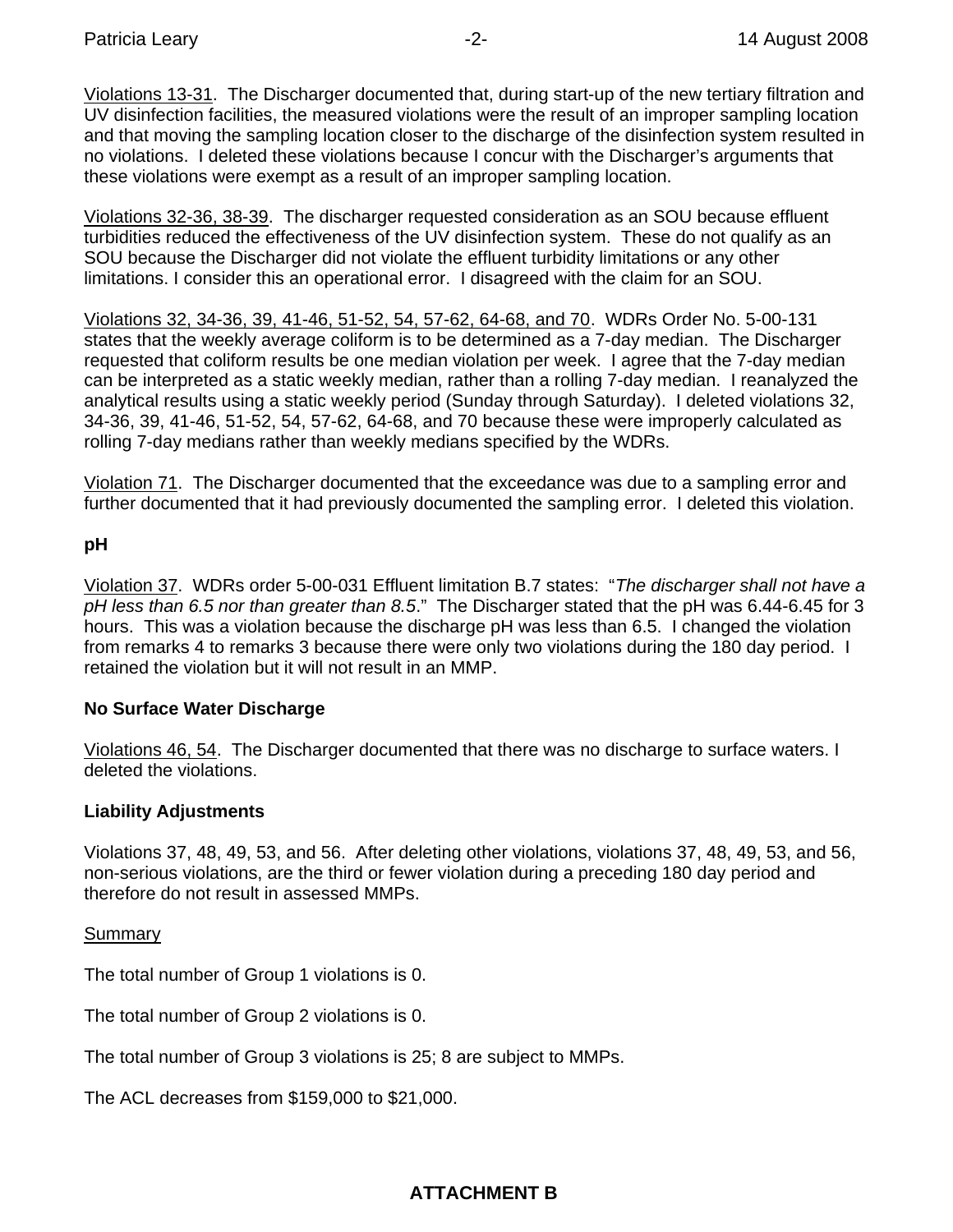### **ATTACHMENT A ADMINISTRATIVE CIVIL LIABILITY COMPLAINT R5-2008-0562**

## **City of Lodi White Slough Wastewater Treatment Plant**

RECORD OF VIOLATIONS (1 January 2000 – 31 December 2007) MANDATORY PENALTIES (Data reported under Monitoring and Reporting Program Nos. 5-00-031 and R5-2007-0113

|                 |    |                      | Violation           |                                 |                | Measure        |                             |         |
|-----------------|----|----------------------|---------------------|---------------------------------|----------------|----------------|-----------------------------|---------|
|                 |    | Date                 | <b>Type</b>         | Units                           | Limit          | $\overline{q}$ | Period Type<br>Instantaneou | Remarks |
| 1               | 1  | 24-Feb-00            | pH                  | pH units<br>MPN/100m            | 6.5            | 6.4            | S                           | 3       |
| $\overline{2}$  | 2  | 21-Oct-00            | Coliform            | $\mathbf{I}$<br>MPN/100m        | 500            | 1600           | Daily                       | 3       |
| 3               | 3  | 28-Oct-00            | Coliform            | $\mathbf{I}$<br>MPN/100m        | 500            | 1600           | Daily                       | 3       |
| 4               | 4  | 11-Nov-00            | Coliform            | $\mathbf{I}$                    | 500            | 1600           | Daily<br>Instantaneou       | 3       |
| 5               | 5  | 28-Jan-01            | pH                  | pH units<br>MPN/100m            | 6.5            | 6.3            | S                           | 4       |
| 6               | 6  | 22-Feb-01            | Coliform            | $\mathbf{I}$                    | 500            | 1600           | Daily<br>Instantaneou       | 4       |
| 7               | 7  | 26-Feb-01            | pH                  | pH units                        | 6.5            | 6.4            | S                           | 4       |
| 8               | 8  | 22-Oct-01            | <b>TSS</b>          | mg/L<br>MPN/100m                | 50             | 51             | Daily                       | 3       |
| 9               | 9  | 7-Feb-02             | Coliform            | $\mathbf{I}$                    | 500            | 1600           | Daily                       | 3       |
| 10              | 10 | 13-Nov-02            | <b>TSS</b>          | mg/L<br>MPN/100m                | 50             | 67             | Daily                       | 3       |
| 11              | 11 | 24-Dec-02            | Coliform            | $\mathsf{I}$<br>MPN/100m        | 500            | 900            | Daily                       | 3       |
| 12              | 12 | 6-Mar-03             | Coliform            | <b>MPN/100m</b>                 | 500            | 1600           | Daily                       | 3       |
| $\overline{13}$ |    | $+Feb-05$            | Coliform            | <b>MPN/100m</b>                 | 2.2            | $\mathbf{z}$   | <del>Z day</del>            | 3       |
| 44              |    | <del>2-Feb-05</del>  | <del>Coliform</del> | <b>MPN/100m</b>                 | <del>2.2</del> | $\mathbf{z}$   | $7 - day$                   | З       |
| 45              |    | <del>3-Feb-05</del>  | Coliform            | ł.<br><b>MPN/100m</b>           | 2.2            | 7              | 7-day                       | 3       |
| 46              |    | <del>4 Feb 05</del>  | <b>Geliferm</b>     | ł<br><b>MPN/100m</b>            | 22             | 8              | 7-day                       | 4       |
| 47              |    | $5 - F$ eb $-05$     | Coliform            | $\ddagger$<br><b>MPN/100m</b>   | 2.2            | 7              | $7$ -day                    | 4       |
| 48              |    | $6 - 6 + 06$         | <b>Goliform</b>     | ł<br><b>MPN/100m</b>            | 2.2            | 7              | $7$ -day                    | 4       |
| 49              |    | $7 - F$ eb $-05$     | Coliform            | <b>MPN/100m</b>                 | 2,2            | 8              | <del>7-dav</del>            | 4       |
| 20              |    | <del>8-Feb-05</del>  | Goliform            | $\mathbf{I}$<br><b>MPN/100m</b> | <del>2.2</del> | 8              | $7 - day$                   | 4       |
| 21              |    | <del>9-Feb-05</del>  | <b>Goliform</b>     | $\mathbf{I}$<br><b>MPN/100m</b> | 2.2            | 8              | 7-day                       | 4       |
| 22              |    | 10-Feb-05            | Coliform            | $\mathbf{I}$<br>MDM/100m        | 2,2            | 8              | 7-day                       | 4       |
| <del>23</del>   |    | <del>11-Feb-05</del> | <b>Geliferm</b>     | $\mathbf{I}$<br>MPN/100m        | <del>2.2</del> | 8              | <del>7-daγ</del>            | 4       |
| 24              |    | <del>12 Fob 05</del> | <b>Coliform</b>     | Ł<br><b>MPN/100m</b>            | 2,2            | 8              | $7$ -day                    | 4       |
| 25              |    | <del>13-Feb-05</del> | <b>Goliform</b>     | $\mathbf{I}$                    | 2.2            | 7              | 7 day                       | 4       |
| 26              |    | <del>14-Feb-05</del> | <del>Coliform</del> | MPN/100m 2.2                    |                | $\overline{f}$ | <del>7 day</del>            | 4       |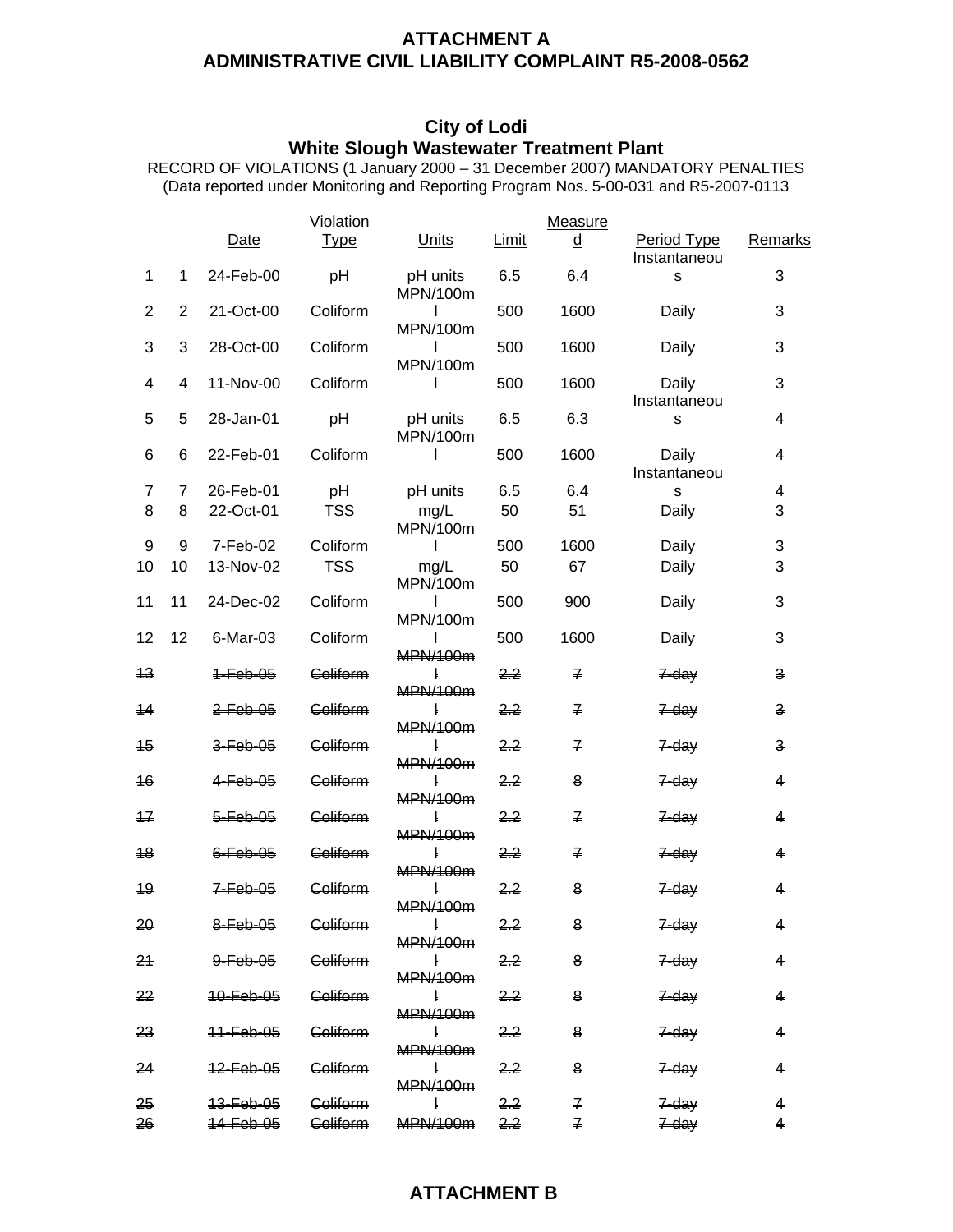|                |    | Date                 | Violation<br><b>Type</b> | <b>Units</b>                    | Limit          | Measure<br><u>d</u> | Period Type       | Remarks                 |
|----------------|----|----------------------|--------------------------|---------------------------------|----------------|---------------------|-------------------|-------------------------|
| 27             |    | 45-Feb-05            | Coliform                 | MPN/100m                        | 2.2            | 7                   | <del>7-day</del>  | 4                       |
| 28             |    | 16-Feb-05            | Goliform                 | MPN/100m<br>Ł                   | <u>22</u>      | 4                   | $7 - day$         | 4                       |
| 29             |    | <del>17-Feb-05</del> | <b>Coliform</b>          | <b>MPN/100m</b><br>ł            | <del>2.2</del> | 4                   | 7-day             | 4                       |
|                |    |                      | <b>Coliform</b>          | MPN/100m                        |                | 4                   |                   | 4                       |
| 30             |    | 10-Feb-05            |                          | ł<br><b>MPN/100m</b>            | 2.2            |                     | <del>7-day</del>  |                         |
| 31             |    | 20-Feb-05            | <b>Coliform</b>          | Ł<br>MPN/100m                   | <del>2.2</del> | 4                   | 7-day             | 4                       |
| 32             |    | 8-Nov-05             | Coliform                 | $\ddagger$<br>MPN/100m          | 2.2            | 8                   | 7-day             | 3                       |
| 33             | 13 | 8-Nov-05             | Coliform                 | L<br>MPN/100m                   | 23             | 50                  | Daily             | 3                       |
| 34             |    | $0$ -Nov-05          | Coliform                 | Ł                               | 2,2            | 8                   | $7$ -day          | 3                       |
| 35             |    | 10-Nov-05            | <b>Goliform</b>          | MPN/100m<br>$\mathbf{I}$        | <del>2.2</del> | 8                   | 7-day             | 4                       |
| 36             |    | 44-Nov-05            | <b>Goliform</b>          | MPN/100m<br>ł                   | 2.2            | 8                   | $7$ day           | 4                       |
| 37             | 14 | 11-Nov-05            | pH                       | pH units                        | 6.5            | 6.4                 | Instantaneou<br>s | $\overline{34}$         |
| 38             | 15 | 12-Nov-05            | Coliform                 | MPN/100m<br>L                   | 2.2            | 8                   | 7-day             | $\overline{34}$         |
|                |    |                      |                          | <b>MPN/100m</b>                 |                |                     |                   |                         |
| 39             |    | 13-Nov-05            | <b>Coliform</b>          | ł.<br>MPN/100m                  | 2.2            | 4                   | <del>7-day</del>  | 4                       |
| 40             | 16 | 29-Nov-05            | Coliform                 | MPN/100m                        | 23             | 50                  | Daily             | 4                       |
| 41             |    | 30-Nov-05            | Coliform                 | MPN/100m                        | 2.2            | 4                   | 7-day             | 4                       |
| 42             |    | <del>1-Dec-05</del>  | Goliform                 | MPN/100m                        | <del>2.2</del> | 4                   | 7-day             | 4                       |
| 4 <sup>3</sup> |    | <del>2 Dec 05</del>  | Coliform                 |                                 | 2.2            | 4                   | 7-day             | 4                       |
| 44             |    | $4 - 00 - 05$        | Goliform                 | MPN/100m<br>$\pm$               | <del>2.2</del> | Δ                   | $7 - day$         | 4                       |
| 45             |    | 5-Dec-05             | Goliform                 | <b>MPN/100m</b>                 | <del>2.2</del> | 4                   | 7-day             | $\overline{\mathbf{4}}$ |
| 46             |    | 23-Dec-05            | Coliform                 | <b>MPN/100m</b><br>Ł            | 23             | 30                  | <b>Daily</b>      | 4                       |
| 47             | 17 | 3-Apr-06             | Coliform                 | MPN/100m<br>I                   | 23             | 50                  | Daily             | 4                       |
|                |    |                      |                          | MPN/100m                        |                |                     |                   |                         |
| 48             | 18 | 13-Oct-06            | Coliform                 | MPN/100m                        | 23             | 30                  | Daily             | 34                      |
| 49             | 19 | 30-Oct-06            | Coliform                 | $\mathsf{I}$<br>MPN/100m        | 23             | 30                  | Daily             | 34                      |
| 50             | 20 | 12-Mar-07            | Coliform                 | $\mathbf{I}$<br><b>MPN/100m</b> | 23             | 50                  | Daily             | 3                       |
| 54             |    | 47-Mar-07            | Goliform                 | $\mathbf{I}$                    | <del>2.2</del> | 4                   | 7-day             | 4                       |
| 52             |    | <del>18-Mar-07</del> | Coliform                 | MPN/100m<br>ł                   | 2.2            | 4                   | <del>7-day</del>  | 4                       |
| 53             | 21 | 4-Sep-07             | Coliform                 | MPN/100m<br>$\mathbf{I}$        | 23             | 50                  | Daily             | 34                      |
| 54             |    | <del>14-Sep-07</del> | Goliform                 | <b>MPN/100m</b><br>ł            | 2.2            | 3                   | $7 - day$         | 3                       |